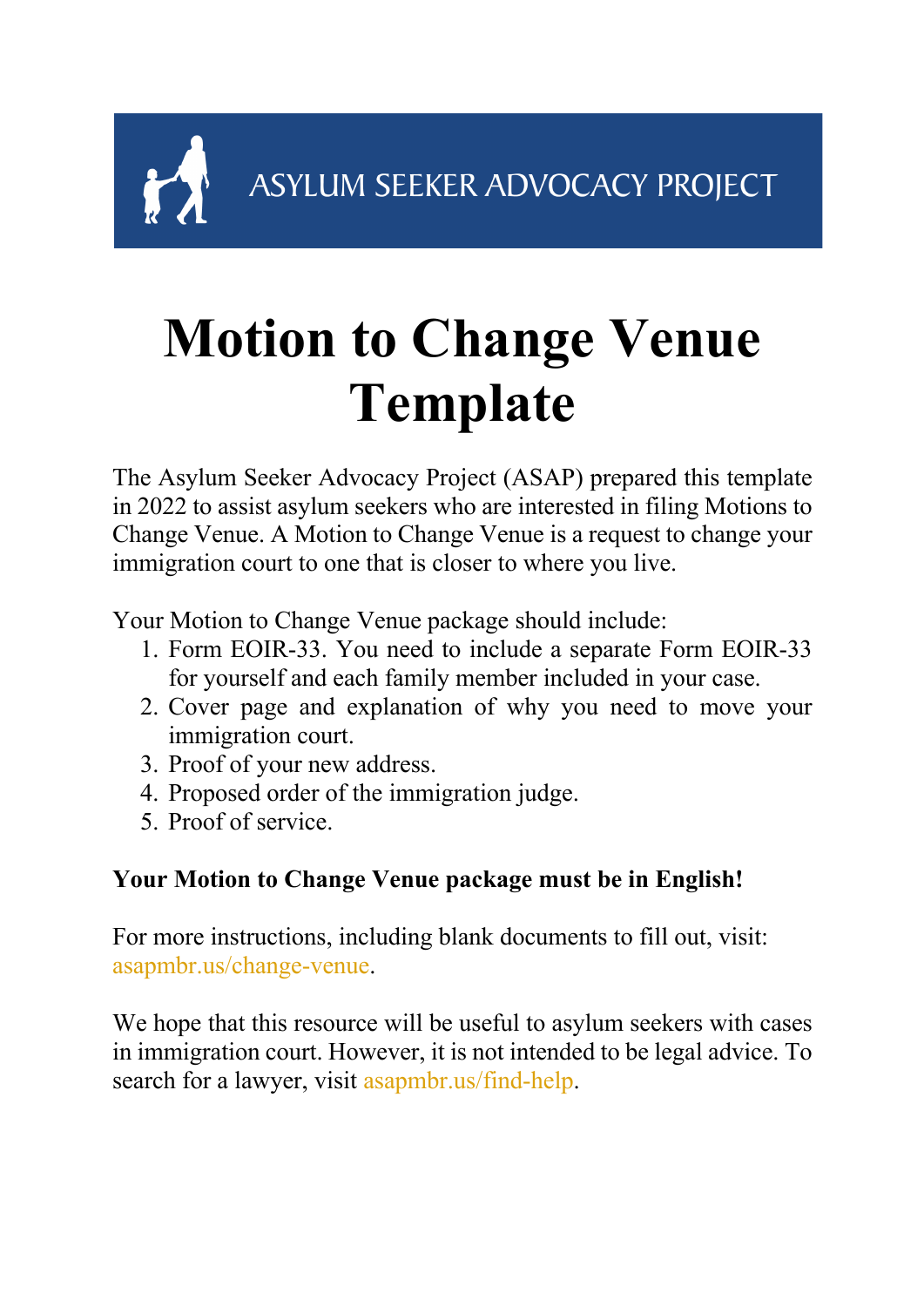#### **U.S. Department of Justice**

### Executive Office for Immigration Review **Change of Address/Contact Information Form Immigration Court**

**Instructions: To complete this form, fill out all blanks below, including proof of service, which certifies that you will provide a copy of this form to the Department of Homeland Security (DHS). After filling in the blanks and signing both the declaration and proof of service, you must submit the form** electronically, in person, or by mail. If submitting electronically, file in Respondent Portal at https://respondentaccess.eoir.justice.gov. Attorneys and fully **accredited representatives submitting this form electronically must file in Case Portal at https://portal.eoir.justice.gov**. **If submitting by mail, follow the** mailing instructions on Page 2. You must submit a separate copy of this form for each individual who has a case pending in immigration court and whom **the change of information affects.**

You must file this form with the immigration court within five working days of the change to your contact information, or your receipt of a charging document (e.g., a Notice to Appear) with incorrect contact information. The immigration court will send all official correspondence (e.g., notices, decisions) to the address you provide. The immigration court will only make any change(s) to your contact information in EOIR's records upon receipt of this form; the immigration court will not change your contact information based on different information on pleadings, motions, or other communications with the court.

If you fail to appear at any hearing before an immigration judge when notice of that hearing or other official correspondence was served on you or sent to the address you provided, DHS may take you into custody. In addition, the immigration court may conduct your hearing in your absence and enter an order of removal, deportation, or exclusion against you. If the court enters such an order, you may be ineligible for certain forms of relief from removal under the Immigration and Nationality Act as follows:

- If you are in *removal* proceedings: You will be subject to an order of removal for a period of ten years after the date of entry of the final order. You may also become ineligible for voluntary departure, cancellation of removal, and adjustment of status or change of status.
- If you are in *deportation* proceedings: You will be subject to an order of deportation for a period of five years after the date of the entry of the final order. You may also become ineligible for voluntary departure, suspension of deportation or voluntary departure, and adjustment of status or change of status.
- If you are in *exclusion* proceedings: Your application for admission to the United States may be considered withdrawn.



I declare under penalty of perjury, pursuant to 28 U.S.C. § 1746, that I am the person named above associated with the A-Number listed above, and that the information contained in this form is true and correct to the best of my knowledge. **Write the date here** 

| SIGN HERE $\rightarrow$                                                                                                                                      | Sign here |  | mm/dd/yyyy |  |
|--------------------------------------------------------------------------------------------------------------------------------------------------------------|-----------|--|------------|--|
|                                                                                                                                                              | Signature |  | Date       |  |
| <b>PROOF OF SERVICE</b><br>Write your full name here<br>-, provided a copy of this Change of Address Form on, Write the date here to the<br>(Name)<br>(date) |           |  |            |  |
| Office of the Principal Legal Advisor for DHS Immigration and Customs Enforcement-ICE at:                                                                    |           |  |            |  |
| Write the address of the government attorney here, and how you are going to send your document to them.                                                      |           |  |            |  |
| (Indicate if electronic/email service, or in-person or mail service (provide Number and Street, City, State, ZIP Code))                                      |           |  |            |  |

By signing, I agree to provide a copy of this Change of Address Form to the Office of the Principal Legal Advisor for DHS Immigration and Customs Enforcement-ICE at the location I selected above. I understand that I can provide DHS with a copy either electronically through the DHS eService portal (register at https://eserviceregistration.ice.gov), or by mail or personal delivery.

 $\text{SIGN}$  **HERE**  $\rightarrow$  | x

|  | Sign here |  |
|--|-----------|--|
|--|-----------|--|

Revised November 2021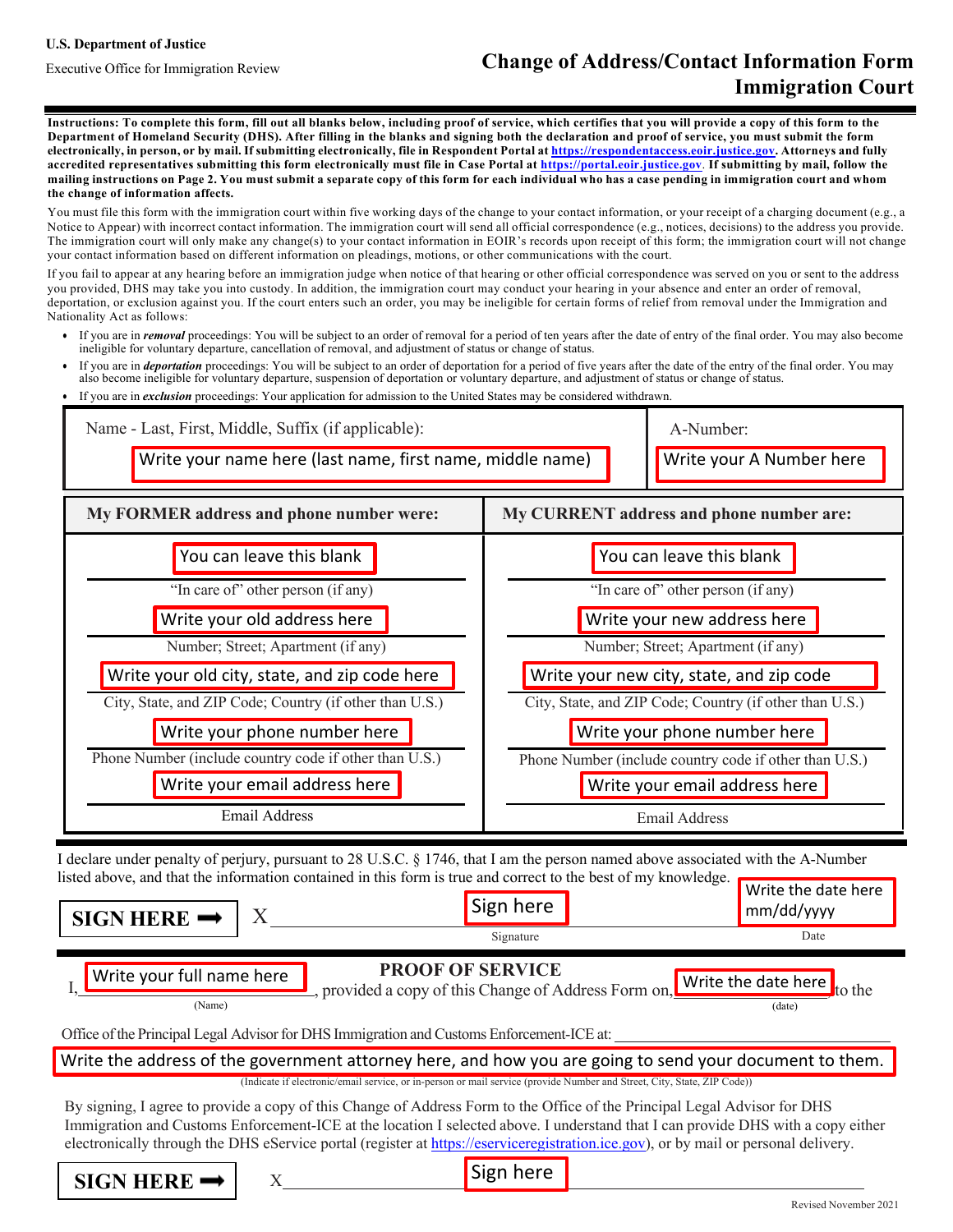### **SERVICE INSTRUCTIONS**

- 1. Provide a copy of the completed form to the DHS ICE Office of the Principal Legal Advisor (OPLA) per the method you specified in the PROOF OF SERVICE above. Copies provided electronically can be done through DHS ICE eService Portal, located at https://eserviceregistration.ice.gov. Addresses for DHS ICE OPLA Field Locations where copies can be mailed or delivered in-person are available online at https://www.ice.gov/contact/legal. Failure to comply with these requirements may result in EOIR rejecting the filing.
- 2. To mail the form to the immigration court, fold the page at the dotted lines marked "Fold Here" so that the address is visible. (**Important**: Ensure the address section is visible after you fold the page.)
- 3. Staple, or otherwise secure, the folded form along the open end marked "Fasten Here."
- 4. Place appropriate postage stamp in the area marked "Place Stamp Here."
- 5. Write your return address in the area marked "PUT YOUR ADDRESS HERE."
- 6. Mail the original form to the immigration court.



### **Privacy Act Notice**

The information on this form is required by 8 U.S.C. § 1229(a)(1)(F)(ii) and 8 C.F.R § 1003.15(d)(2) in order to notify EOIR's immigration court of any change(s) of address or phone number. The information you provide is mandatory. Failure to provide the requested information limits the notification you will receive and may result in adverse consequences noted above. EOIR may share this information with others in accordance with approved routine uses described in EOIR's system of records notice EOIR–001, Records and Management Information System, and EOIR-003, Practitioner Complaint-Disciplinary Files.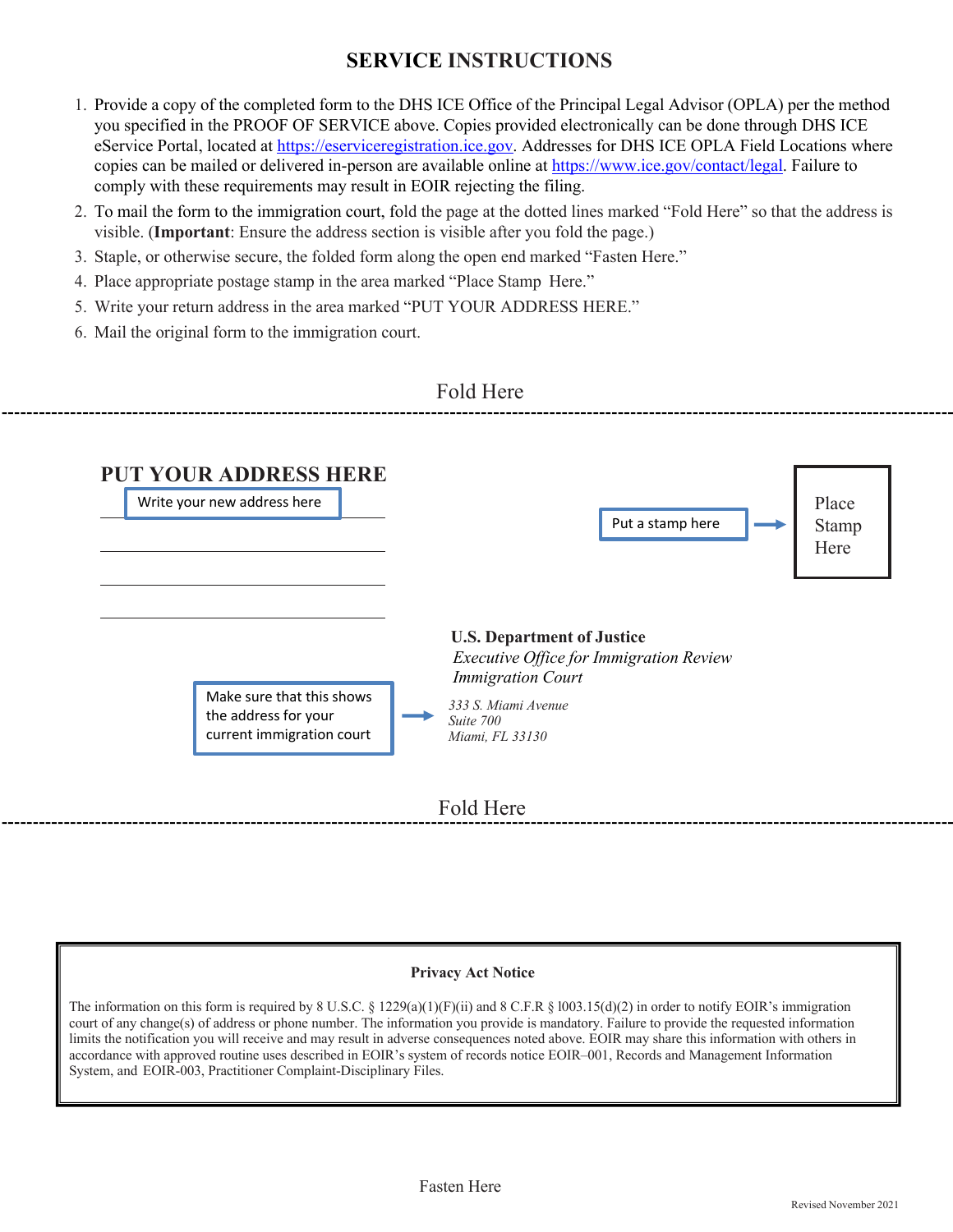| Write your full name here<br><b>Your Name:</b>                                                                                                               |  |  |  |  |  |
|--------------------------------------------------------------------------------------------------------------------------------------------------------------|--|--|--|--|--|
| Write your new address here<br><b>Your Address:</b>                                                                                                          |  |  |  |  |  |
| UNITED STATES DEPARTMENT OF JUSTICE<br><b>EXECUTIVE OFFICE FOR IMMIGRATION REVIEW</b><br><b>IMMIGRATION COURT</b>                                            |  |  |  |  |  |
| Write the city and state of your current immigration court<br><b>City and State:</b>                                                                         |  |  |  |  |  |
| In the Matters of:<br>Write your A Number here<br>Write your full name here<br>File No.: A<br>(your alien registration number)<br>(Your Name)                |  |  |  |  |  |
| Write your child or spouse's A Number here<br>Write your child or spouse's full name here<br>(Name)                                                          |  |  |  |  |  |
| Write your child's full name here<br>Write your child's A Number here<br>(Name)                                                                              |  |  |  |  |  |
| *Only include this part if you have a spouse or<br>children included in your immigration court case                                                          |  |  |  |  |  |
| Write the name of<br>Write the date of your<br>your immigration<br>next hearing here<br>judge here<br><b>Immigration Judge:</b><br><b>Next Hearing Date:</b> |  |  |  |  |  |

## **PRO SE MOTION TO CHANGE VENUE**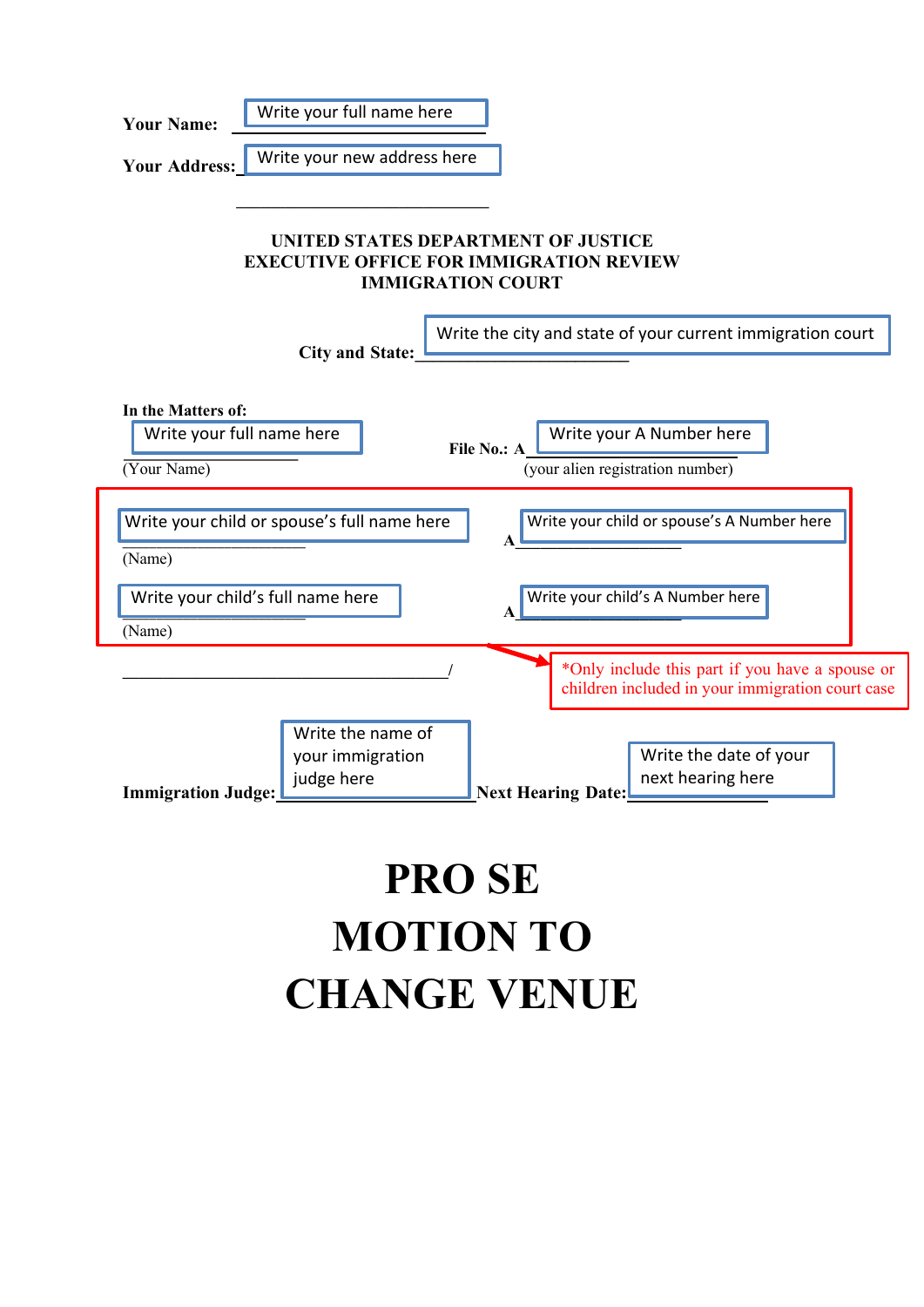### **RESPONDENT'S MOTION TO CHANGE VENUE**



seek this change of venue pursuant to 8 CFR  $\S$  1003.20.

In support of this motion, I state as follows:

Explain that you have moved. Request to move your case from your current immigration court to an immigration court near your new address. You can also explain why it would be difficult for you to go back to your current immigration court for your hearing.

If your spouse or children are included in your case, you can write here, "My spouse/children (full names and A-number) are derivatives in my case, and they are included in this motion."

Some immigration judges may require you to "concede allegations" before they agree to change your court. "Conceding allegations" means that you have read your Notice to Appear (NTA) and you agree with what is written there. However, conceding allegations may not be the best decision for everyone – visit asapmbr.us/moving-traveling to learn more.

If you agree with all of the statements in your Notice to Appear, you can write here "I concede the allegations in the Notice to Appear".

Respectfully submitted,

Write your full name here

Dated: Write the date here mm/dd/yyyy

Name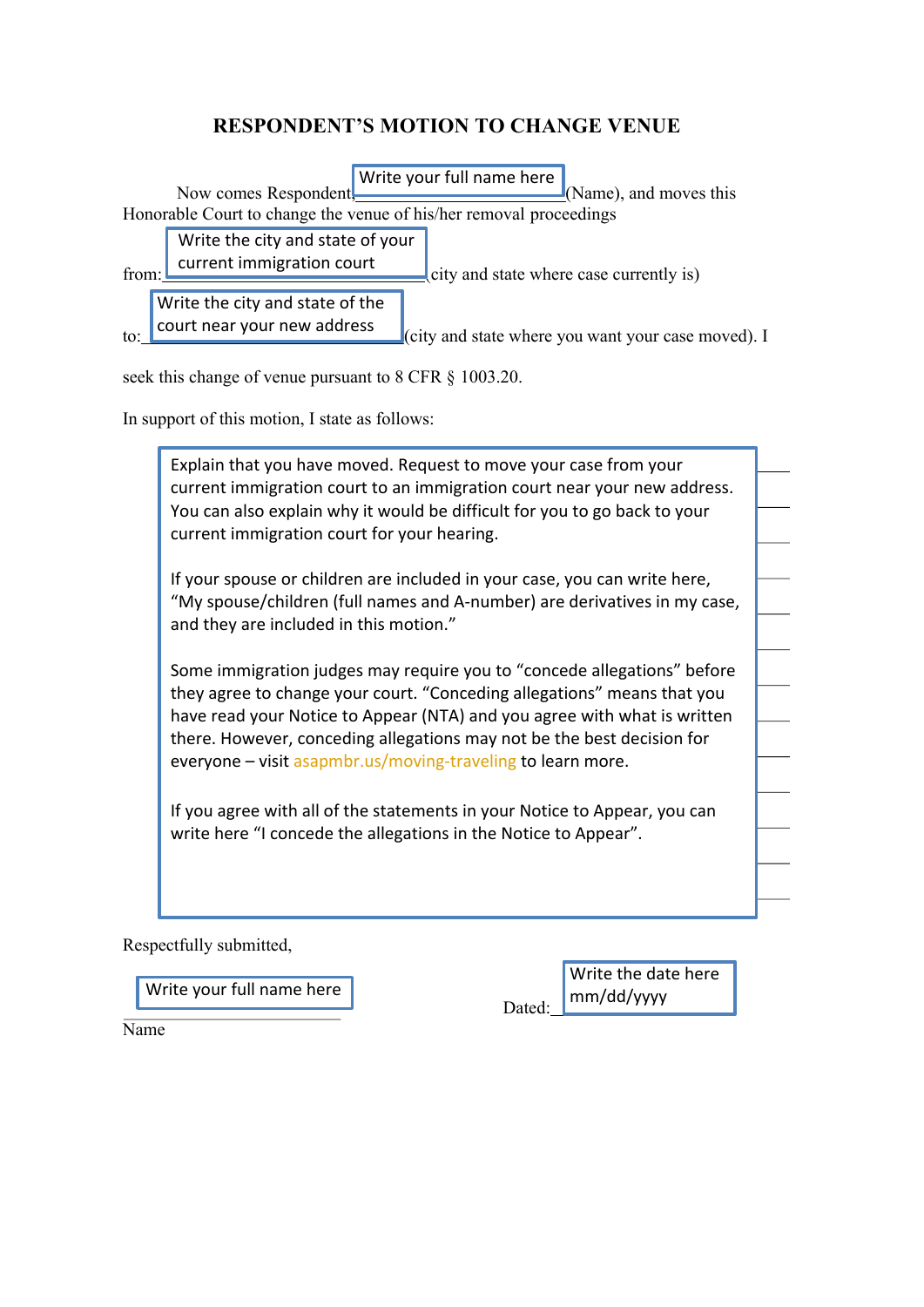## **Place proof of your new address here.**

For example, you can include a copy of utility bill, rental agreement, or document from your child's new school. The document should show your name and new address.

If you do not have any other proof, you can ask for a letter from someone who lives with you at your new address. You should also include a copy of their ID and proof of address. See next page for an example with instructions.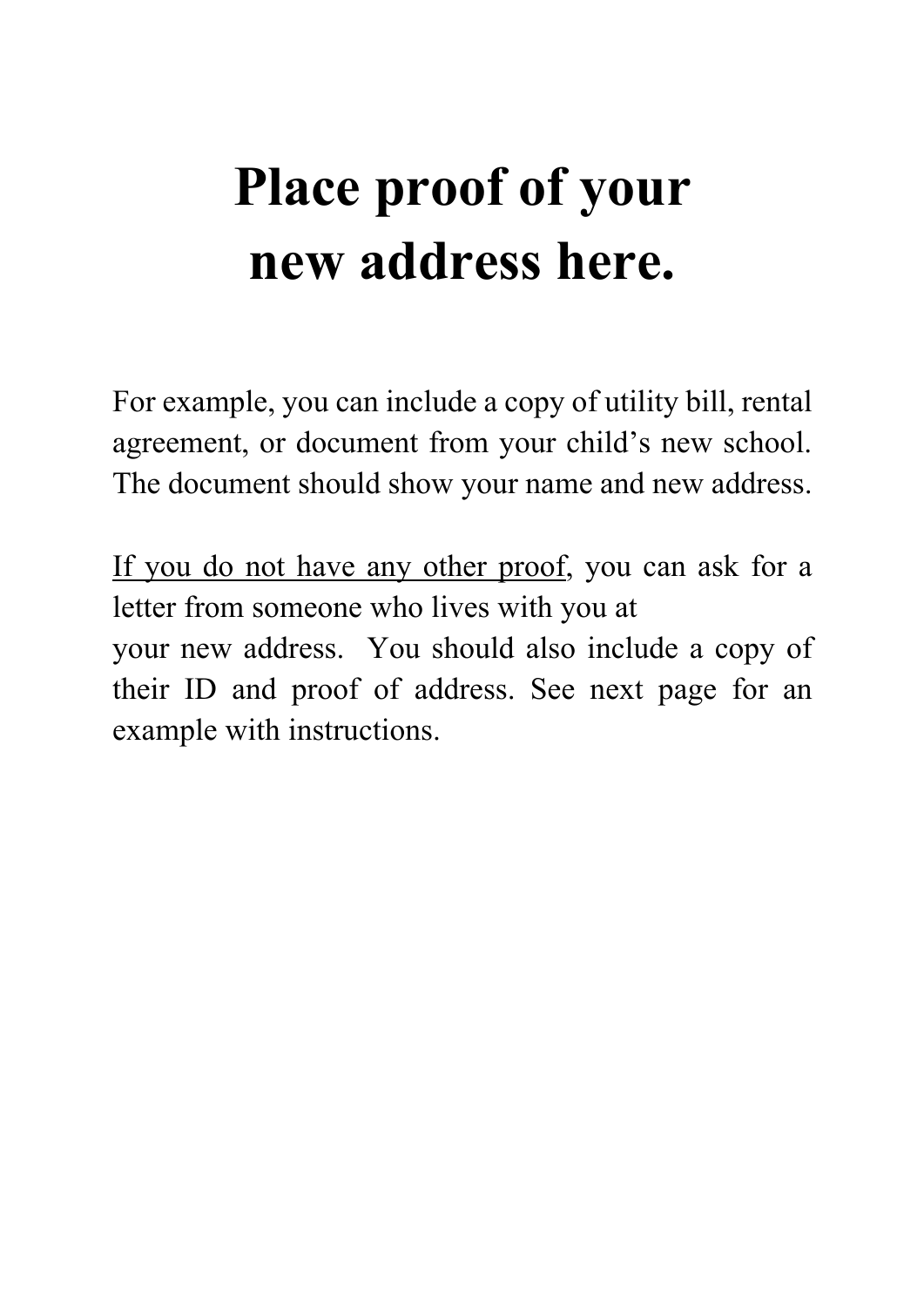To Whom it May Concern:

| Write full name of the person completing this letter here<br>My name is |                                       |  |  |  |
|-------------------------------------------------------------------------|---------------------------------------|--|--|--|
| Relationship (example: brother)<br>Write full name<br>I am the          |                                       |  |  |  |
| Write full name<br>I am writing to confirm that                         |                                       |  |  |  |
| lives with me at                                                        | Write new address                     |  |  |  |
| and has lived with me since                                             | Date that you started living together |  |  |  |

Please find a copy of my ID and proof of my address attached.

Thank you.

\_\_\_\_\_\_\_\_\_\_\_\_\_\_\_\_\_\_\_\_\_\_\_\_\_\_ Signature of the person completing this letter

**Signature** 

Date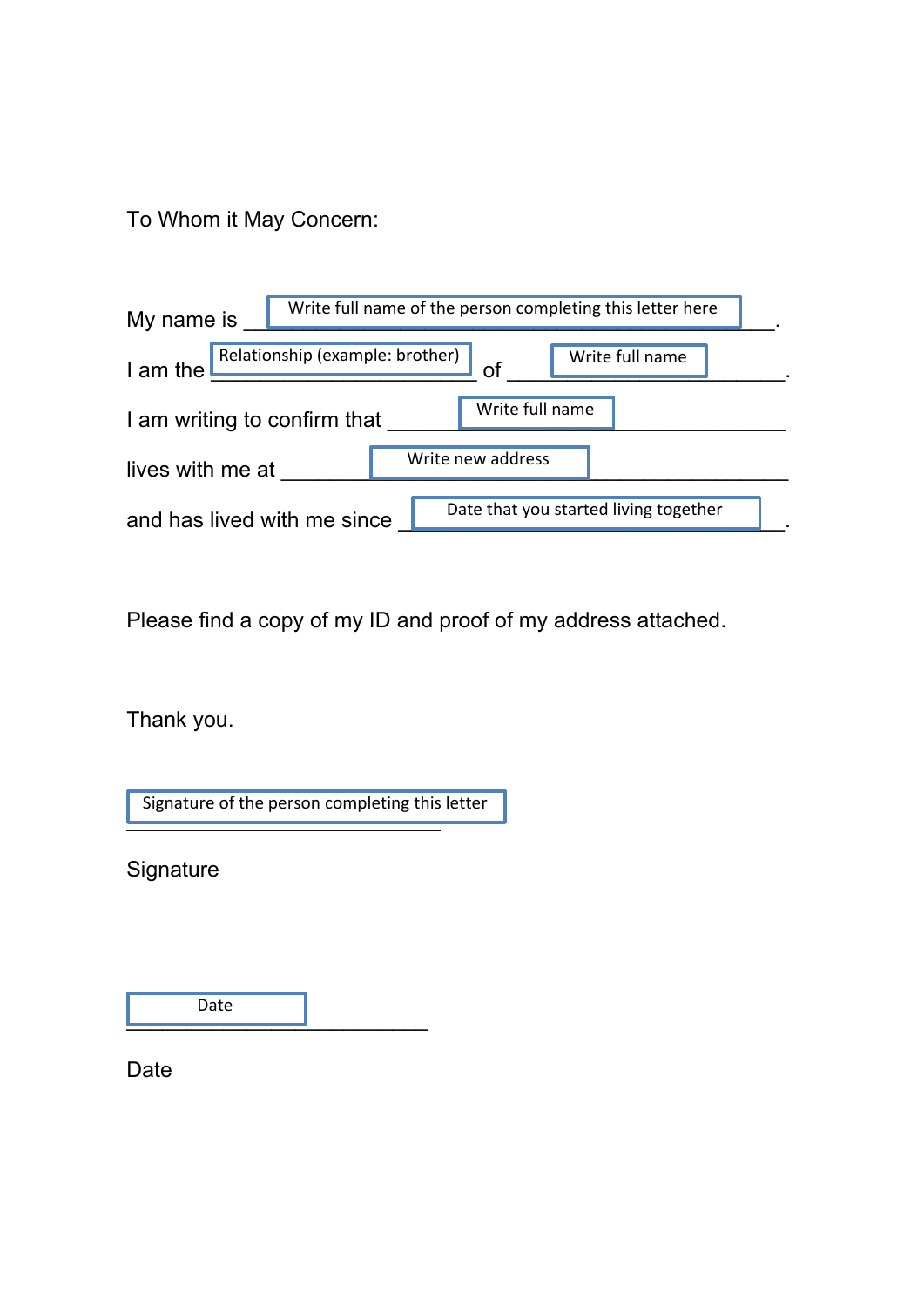# **Place a copy of identification for the person who completed the letter here.**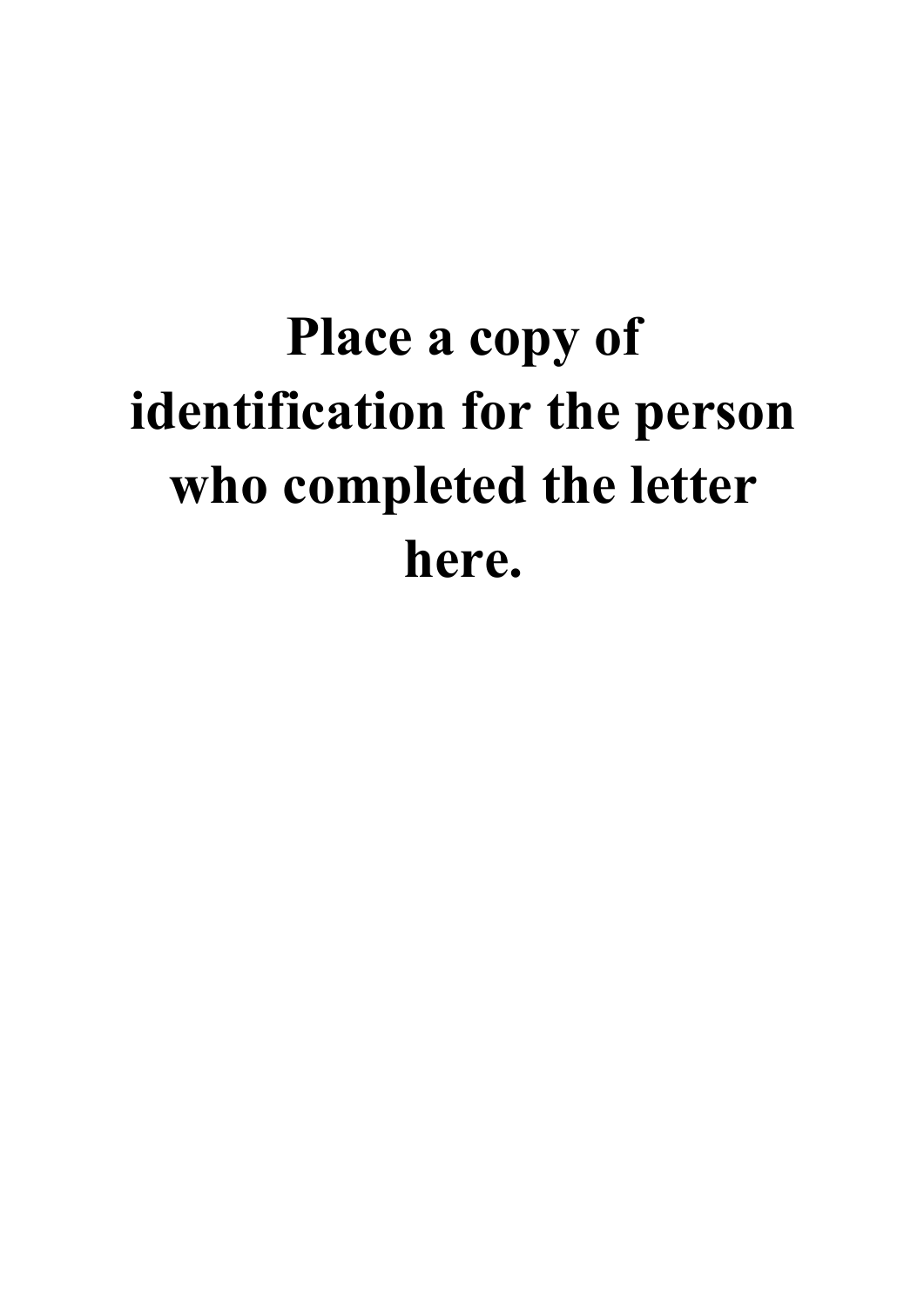# **Place a copy of proof of address for the person who completed the letter here.**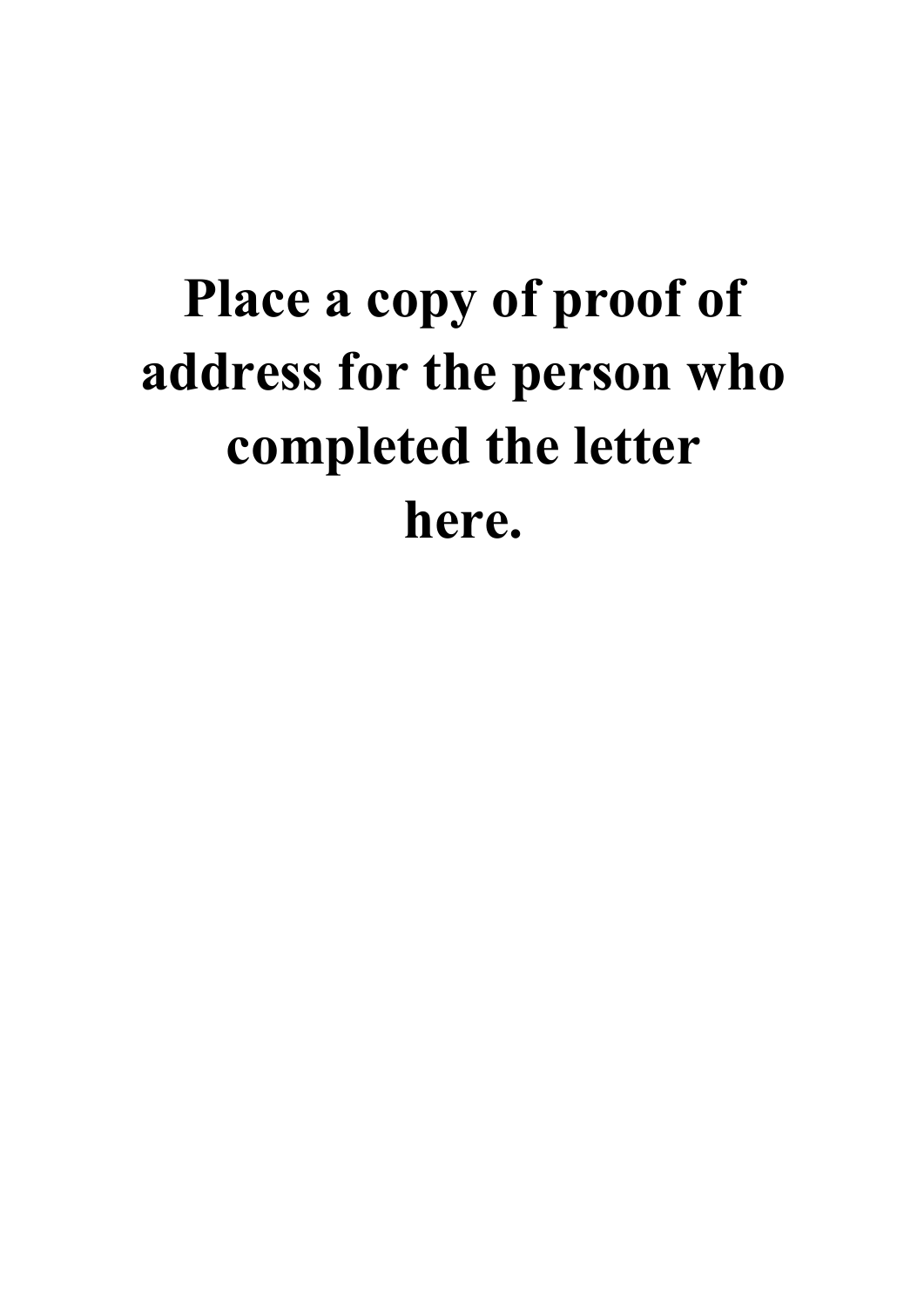|                                                                                                                                                                                                                                                                                                                                                                                                                                                                                                                                                                                                                                                                                                                                                              |                                                 | Write the city and state of your current immigration court |                                 |
|--------------------------------------------------------------------------------------------------------------------------------------------------------------------------------------------------------------------------------------------------------------------------------------------------------------------------------------------------------------------------------------------------------------------------------------------------------------------------------------------------------------------------------------------------------------------------------------------------------------------------------------------------------------------------------------------------------------------------------------------------------------|-------------------------------------------------|------------------------------------------------------------|---------------------------------|
|                                                                                                                                                                                                                                                                                                                                                                                                                                                                                                                                                                                                                                                                                                                                                              | [the court's location (city or town) and state] |                                                            |                                 |
| In the Matter of:                                                                                                                                                                                                                                                                                                                                                                                                                                                                                                                                                                                                                                                                                                                                            | Write your full name here                       | Alien Number:                                              | Write your A Number here        |
|                                                                                                                                                                                                                                                                                                                                                                                                                                                                                                                                                                                                                                                                                                                                                              | [the respondent's name]                         |                                                            | [the respondent's alien number] |
| <b>ORDER OF THE IMMIGRATION JUDGE</b>                                                                                                                                                                                                                                                                                                                                                                                                                                                                                                                                                                                                                                                                                                                        |                                                 |                                                            |                                 |
| Upon consideration of the respondent's Motion to Change Venue, it is HEREBY<br>ORDERED that the motion be $\Box$ <b>GRANTED</b> $\Box$ <b>DENIED</b> because:<br>$\Box$ DHS does not oppose the motion.<br>The respondent does not oppose the motion.<br>□<br>$\Box$ A response to the motion has not been filed with the court.<br>Good cause has been established for the motion.<br>$\Box$ The court agrees with the reasons stated in the opposition to the motion.<br>The motion is untimely per_<br><u> 1989 - John Harry Barn, amerikansk politiker</u><br>$\Box$<br>Other:<br>$\Box$<br>Deadlines:<br>The application(s) for relief must be filed by $\sqrt{\frac{1}{1-\epsilon}}$<br>The respondent must comply with DHS biometrics instructions by |                                                 |                                                            |                                 |
| Date                                                                                                                                                                                                                                                                                                                                                                                                                                                                                                                                                                                                                                                                                                                                                         |                                                 | <b>Immigration Judge</b>                                   |                                 |